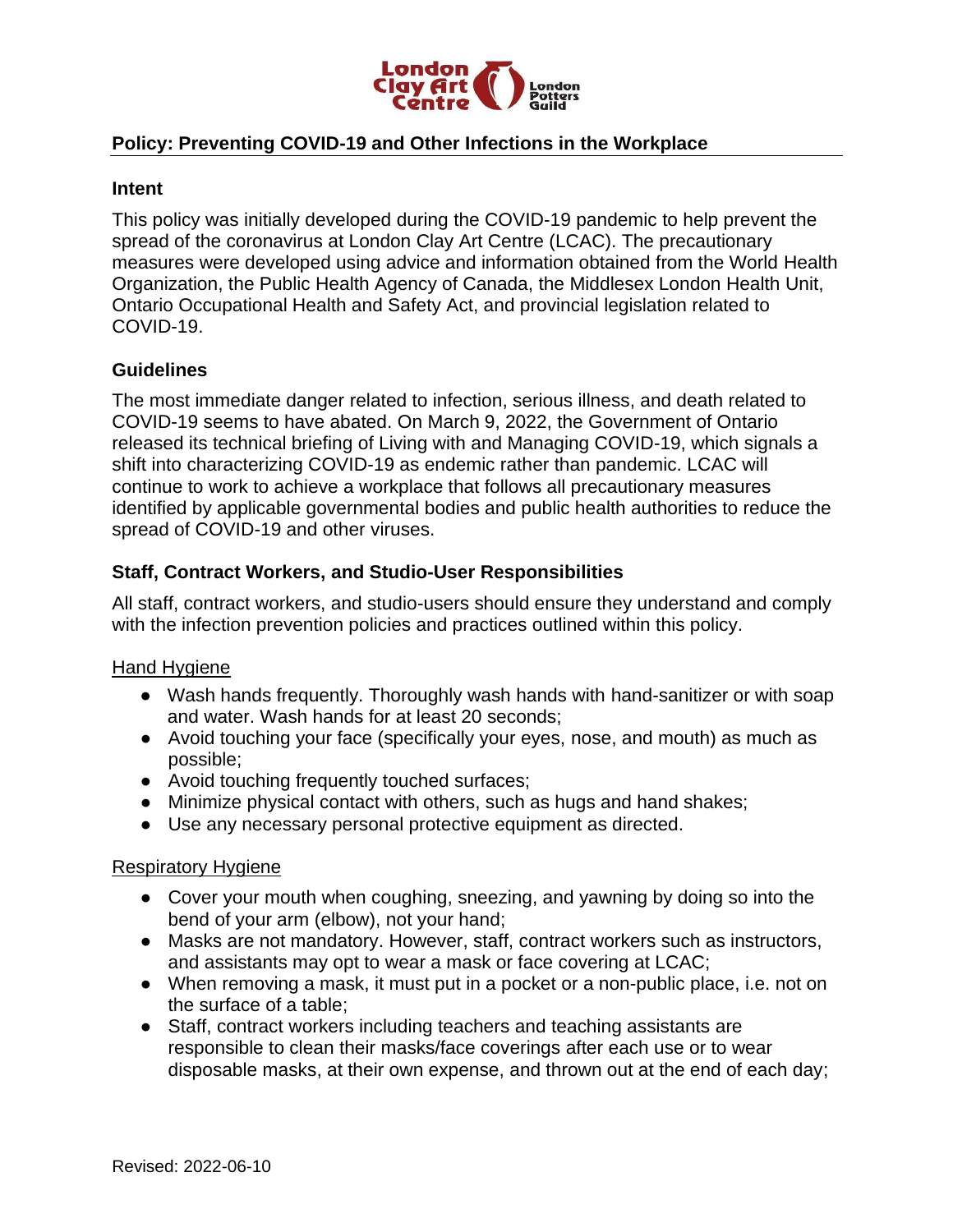

● At their own expense, studio-users, visitors, and other participants may opt to wear a mask or face covering.

#### Social Distancing

- It is recommended that people continue to minimize close contact with others, especially for prolonged periods
- As often as possible, attempt to maintain at least two metres (6 feet) between you and anyone else, including LCAC staff, fellow studio-users, students, visitors, store patrons, etc.

#### Staying Home

If you have a symptom(s) of any illness, including COVID-19, flu, or cold, do not enter LCAC. Even if you have one symptom such as fever, cough, difficulty breathing, or sneezing, no matter how mild, it is important that you stay home to avoid spreading whatever infection you may have.

Additional actions you should take include:

- Immediately remove yourself from LCAC to prevent any possible spread of COVID-19 or other illnesses;
- When applicable, contact your local public health authority and follow their advice;
- Notify London Clay Art Centre by calling 519-434-1664 option 2 or by emailing programming@londonclayartcentre.org; and
- Remain away from LCAC until your symptoms have disappeared or you have been cleared by public health.

If your symptoms worsen, immediately contact your healthcare provider or public health authority and follow their instructions.

## **Developing Symptoms at LCAC**

If you develop even mild symptoms while at LCAC:

- Separate yourself from others.
- Inform a staff person at LCAC;
- Notify LCAC staff where in the building you worked that day;
- Disclose any interactions with staff, fellow members, customers, or others; and
- Disclose any equipment you used, items you handled, or surfaces you touched.

## **LCAC Management Responsibilities**

To ensure that London Clay Art Centre continues to provide a healthy and safe workplace, the following measures have been implemented. In addition, LCAC continues to stay updated on guidelines and information provided by the appropriate federal and provincial health and legislative bodies.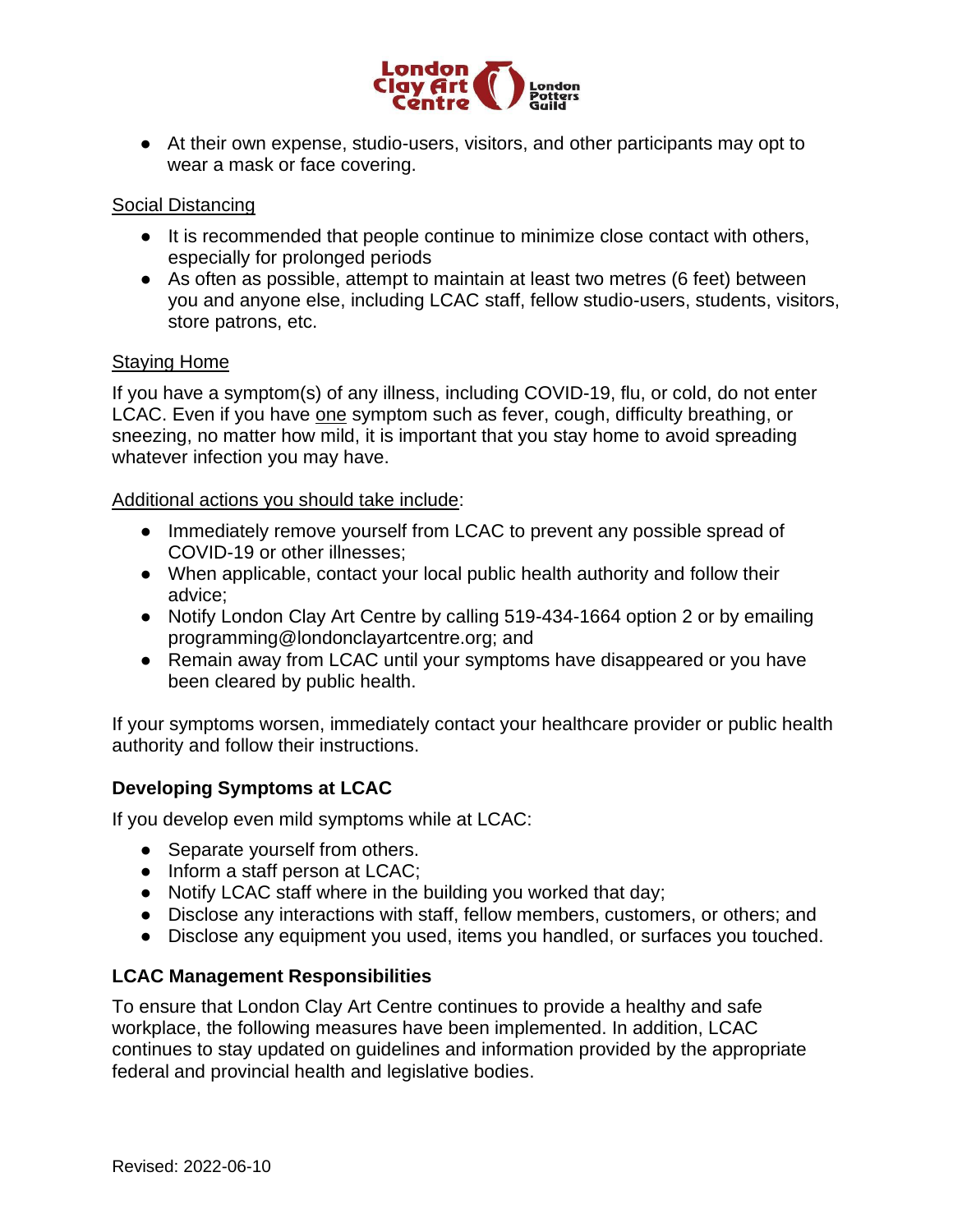

- Use the risk-informed decision-making guidelines for workplaces and businesses about endemic and emerging illnesses to help develop policies and procedures.
- Continue to communicate with staff, studio-users, and other participants about COVID-19, including the measures we are taking to prevent its spread.
- Post signs asking staff, studio-users, visitors, participants, and contract workers who exhibit any signs of illness to stay away from the premises.
- Post signs encouraging good respiratory hygiene, hand hygiene, and other healthy practices. Make hand-sanitizer available at all entries, kitchens, and common areas.
- Where feasible, implement measures to reduce social contact.

# **Self-Monitoring and Duty to Inform**

Even if you have no symptoms, you must self-monitor and inform LCAC if you:

- may have been exposed to COVID-19 in the last 14 days,
- have been instructed to self-monitor by the public health authority.

## Self-monitoring means to:

- Monitor yourself for 14 days for symptoms of respiratory illness, such as cough, fever, and difficulty breathing; and
- Avoid crowded places and increase your personal distance from others whenever possible.

If you develop symptoms, stay home and refer to the Middlesex London Health Unit's website for guidance about what to do next.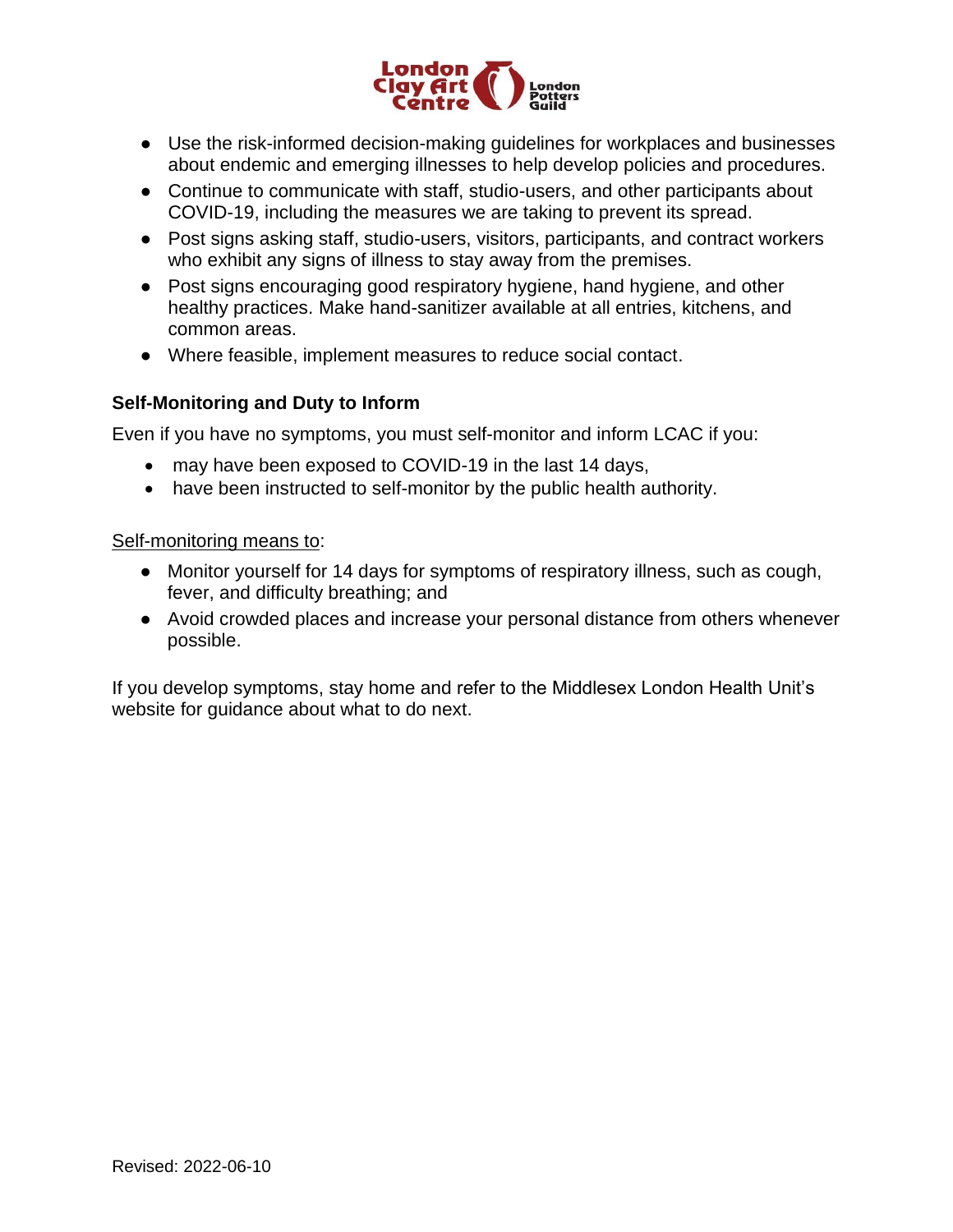

## **Wellness Checklist, Agreement to Inform and Self-Isolate**

#### **Intent**

This checklist is designed to inform staff, contract workers, studio-users, students, and other visitors of their responsibility related to helping London Clay Art Centre (LCAC) prevent the spread of COVID-19 and other infections in the community.

#### **Guidelines**

Do not enter LCAC if you are exhibiting any of the COVID-19 related symptoms listed below or other symptoms of respiratory illnesses such as sneezing.

Possible symptoms of COVID-19 include:

- Fever;
- Cough;
- Difficulty breathing;
- Difficulty swallowing;
- Runny nose;
- Stuffy nose or congested nose;
- Chills;
- Muscle aches;
- Fatigue;
- Loss of sense of taste or smell;
- Headache;
- Sore throat:
- Hoarse voice;
- Digestive issues (nausea/vomiting, diarrhea, stomach pain).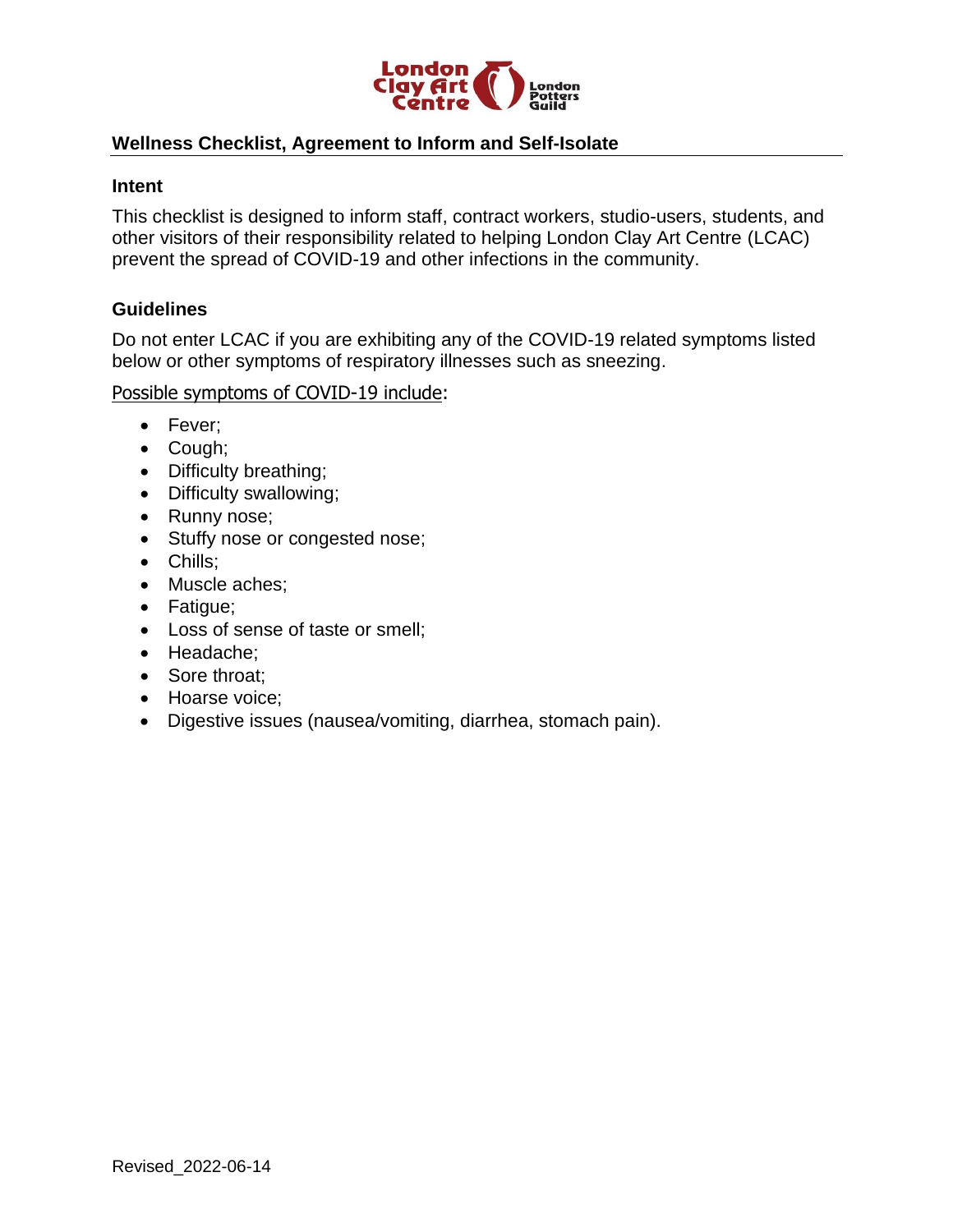

#### Policy: Hand Washing

#### I**ntent**

London Clay Art Centre (LCAC) has adopted this policy to ensure that all reasonable measures are taken to prevent the spread of bacteria and viruses within the workplace, and to ensure the ongoing health and safety of our staff, contract workers, studio-users, participants, and visitors.

## **Guidelines**

Everyone shall practice hand hygiene before contact with other people at LCAC.

Everyone is asked to use hand-sanitizer upon entering the building and before any expected contact with people at LCAC.

For routine hand washing, use the liquid soap located in the dispensers beside any of the sinks at LCAC.

Wash hands using soap for at least 20 seconds, rinse, and dry hands **or** apply an alcohol hand-sanitizer before beginning work, after using the restroom, periodically throughout the day after touching high-touch surfaces, and before leaving LCAC.

Perform hand hygiene after contact with other people or surfaces. Grossly contaminated hands must be washed with liquid soap before disinfecting with hand-sanitizer. Gloves must be worn when there is exposure to blood, excretions, or any other body fluids or when secretions are likely to occur when working.

## **Hand-Sanitizer**

Hand-sanitizer stations are located at the three (3) main entrances at LCAC. Anyone entering the facility should use hand-sanitizer immediately upon entering the building, and can use soap and water or hand-sanitizer thereafter.

## **Routine Hand Washing Procedure**

Everyone must follow the outlined techniques for hand washing while at LCAC, especially before and after any contact with other people in the facility. For hand washing, staff, contract workers, and studio-users may use antibacterial soap or an alcohol-based hand-sanitizer as a substitute for regular soap:

- Use warm water to wet the hands;
- Apply liquid soap;
- Work up a good lather and rub hands palm to palm and in between and around fingers for at least 20 seconds;
- Apply with vigorous contact on all surfaces of the hands (back of hands, fingertips, and each thumb);
- Rinse thoroughly under running water and avoid splashing;
- Keep hands down so that runoff will go into the sink and not down the arm;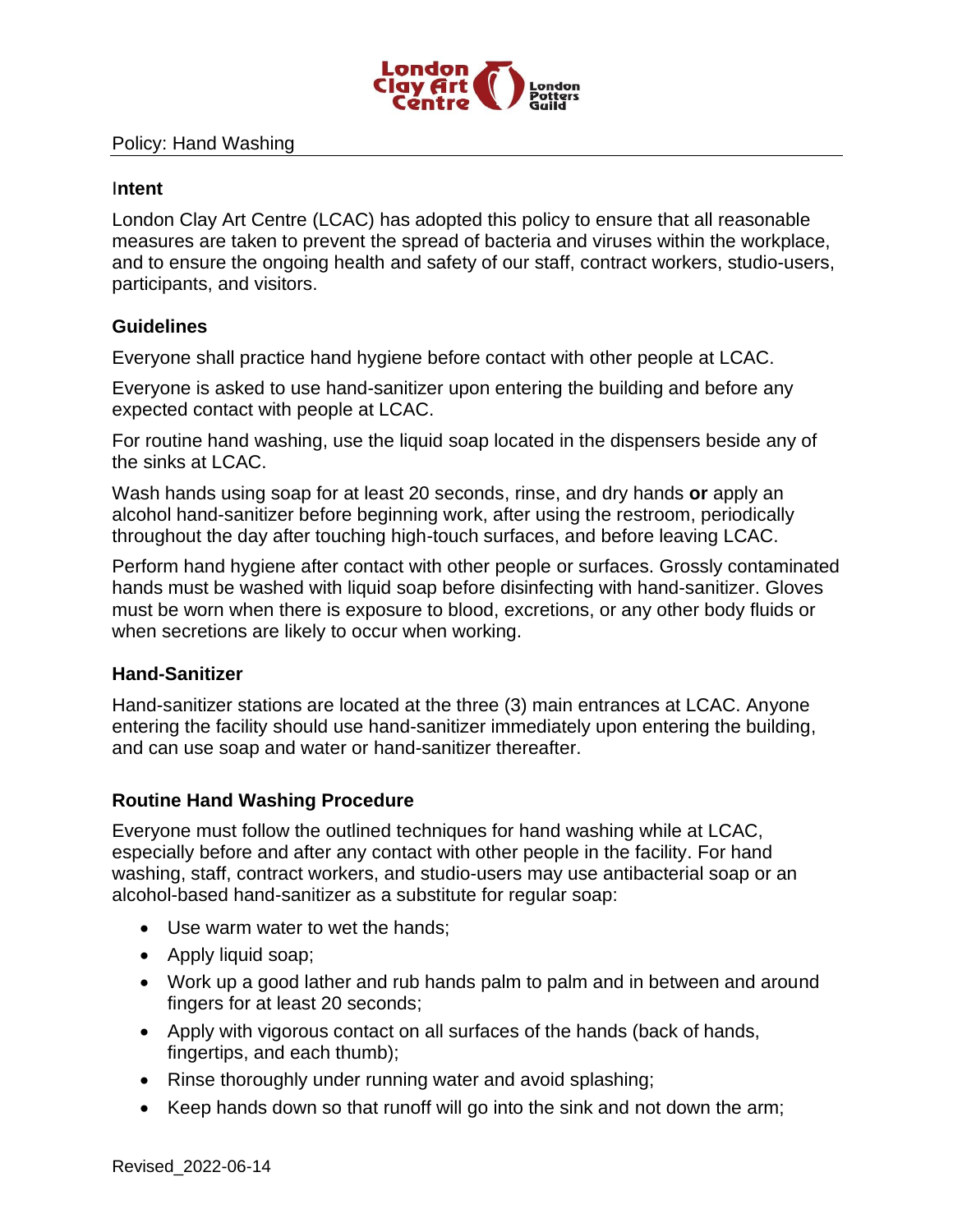

- Dry hands well with paper towels and use the paper towels to turn off the faucet and dry around the sink where water may have splashed;
- Discard paper towels into the appropriate container by using the foot pedal to open the lid.

# **Allergies**

Allergic contact dermatitis may be associated with hand hygiene products. Reactions to products applied to the skin may present as delayed reactions or less commonly as immediate reactions. If a staff member, contract worker, or studio-user suspects allergic contact dermatitis, they will be instructed to go to their healthcare provider for assessment. If allergic contact dermatitis is diagnosed by their healthcare provider, staff will be provided with an alternative hand hygiene product to perform their job safely.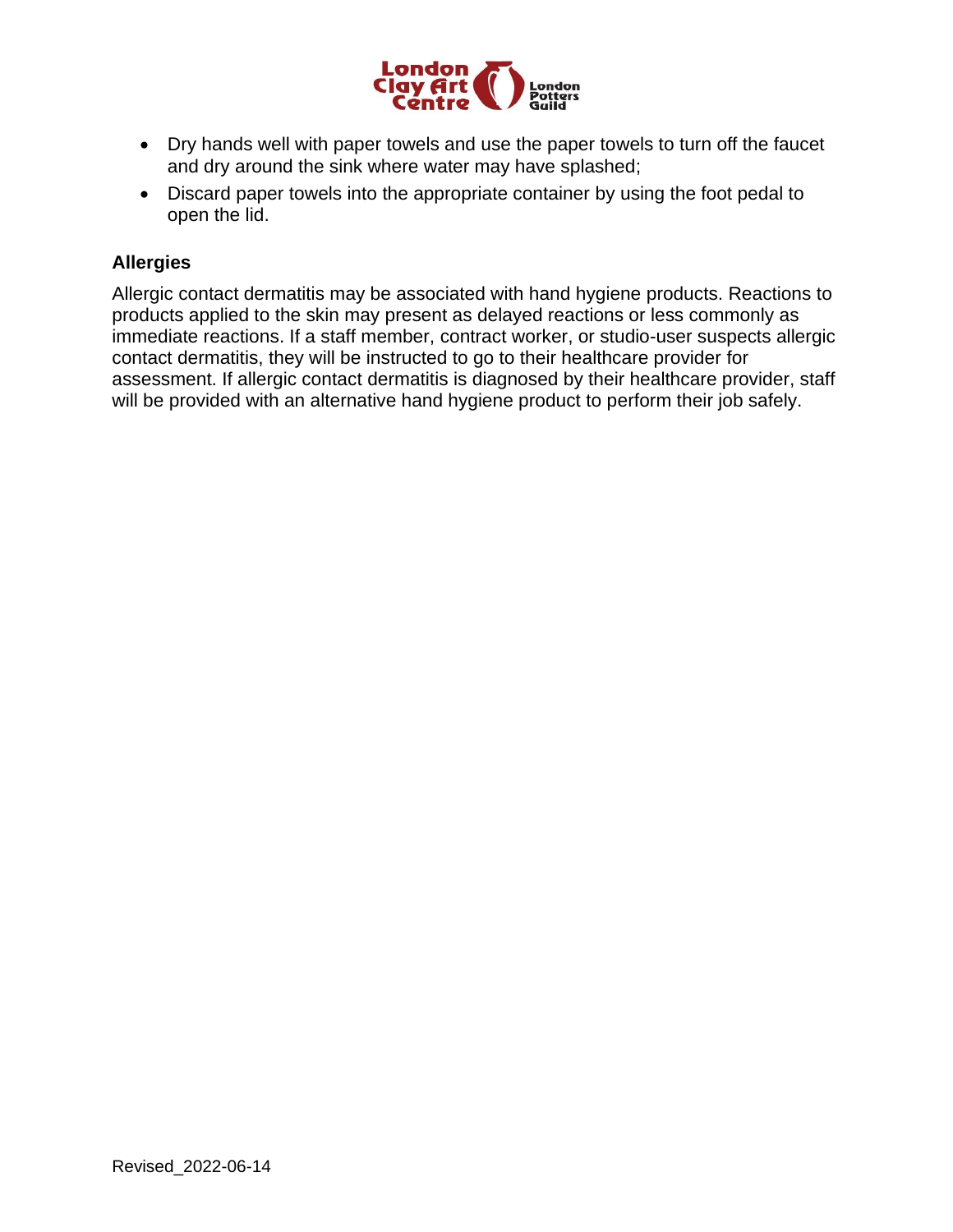

# **Policy: Mask/Face Covering**

# **Preamble**

On March 9, 2022, in addition to its earlier announcement of the province-wide lifting of vaccination requirements and masking, except in some settings such as long-term care homes, the Government of Ontario released its [Living with and Managing](On%20March%209,%20the%20Government%20of%20Ontario%20released%20its%20Living%20with%20and%20Managing%20COVID-19%20Plan,%20and%20had%20previously%20announced%20the%20province-wide%20lifting%20of%20vaccination%20requirements%20and%20masking,%20except%20in%20some%20settings%20such%20as%20long-term%20care%20homes.%20The%20remaining%20masking%20mandate%20in%20Ontario%20is%20set%20to%20expire%20on%20June%2011.)  [COVID-19 Plan.](On%20March%209,%20the%20Government%20of%20Ontario%20released%20its%20Living%20with%20and%20Managing%20COVID-19%20Plan,%20and%20had%20previously%20announced%20the%20province-wide%20lifting%20of%20vaccination%20requirements%20and%20masking,%20except%20in%20some%20settings%20such%20as%20long-term%20care%20homes.%20The%20remaining%20masking%20mandate%20in%20Ontario%20is%20set%20to%20expire%20on%20June%2011.) The remaining mask mandate in Ontario expired on June 11, 2022.

Given the high number of infections due to the omicron variant and in consideration of many people travelling over the 2022 March Break, London Clay Art Centre opted to keep its mask mandate in place through the spring of 2022, until the end of our spring class session. As of June 20, 2022, masking at LCAC is no longer mandatory.

# **Intent**

London Clay Art Centre (LCAC) takes seriously the dangers of COVID-19 and other illnesses and is committed to the health and safety of its employees and participants. As such, we recognize that masks/face coverings can help lessen the risk to employees and participants vis a vis contracting COVID-19 and/or other respiratory illnesses.

While it is no longer mandatory to wear masks/face coverings at LCAC, we respect the right of individuals to choose whether or not to wear them. As such, no one will be prevented from, ridiculed, or harassed for wearing a mask or face covering at LCAC. (See Harassment and Anti-Discrimination Policy)

# **Using Masks/Face Coverings**

## Wearing masks

• While wearing a mask/face covering, avoid touching the face or mask/face covering.

## Removing masks

- Immediately after removing the mask put it in a non-public location such as a pocket or plastic bag, not on a desk or other publicly accessible surface.
- Reusable masks should be washed thoroughly before reuse and stored/cleaned in accordance with the manufacturer's instructions and requirements.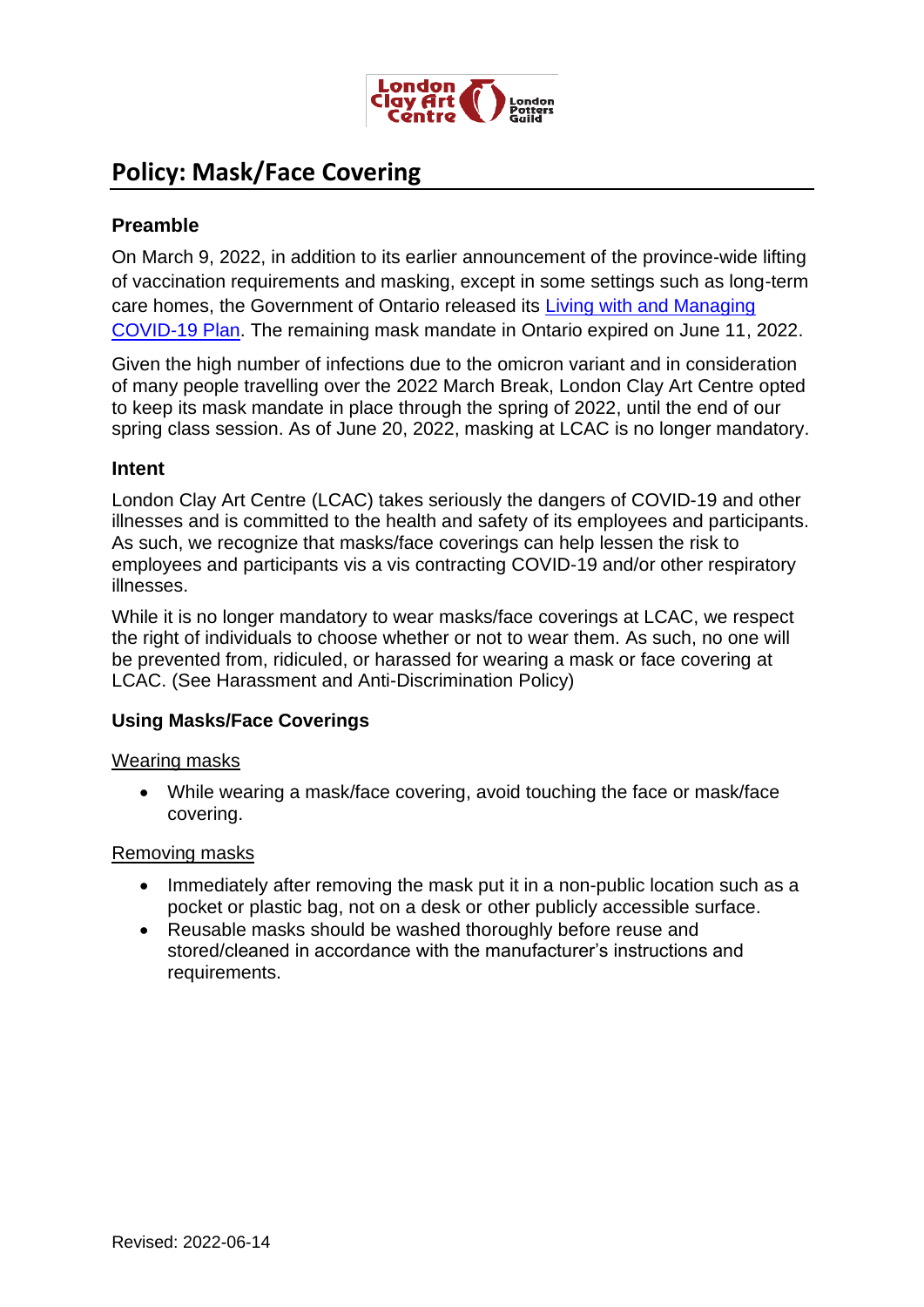

## **Policy: Responding to COVID-19 and Other Infections in the Workplace**

#### **Intent**

This policy was originally developed during the pandemic of 2020-22 to help LCAC respond to an incident of possible COVID-19 exposure. It has been revised to include possible exposure to other viruses or bacterial infections in the workplace in addition to COVID-19.

## **Guidelines**

If there is a resurgence of COVID-19 infections in the community or another similarly serious occurrences, London Clay Art Centre (LCAC) will work to achieve a workplace that follows all precautionary measures identified by applicable governmental bodies and public health authorities to reduce the spread of COVID-19 and other viruses or bacterial infections.

## **Staff, Contract Worker, Volunteer, and Studio-User Responsibilities**

If a staff person, contract worker, volunteer, or studio-user identifies that they or another individual has developed symptoms similar to those of COVID-19, they should notify the Executive Director or designate and remove themselves from the workplace with the least possible contact with other people, equipment, and spaces.

For purposes of this policy, symptoms similar to COVID-19, colds, and flus can include, but are not limited to:

- Fever;
- Cough;
- Conjunctivitis;
- Difficulty breathing;
- Difficulty swallowing;
- Runny nose;
- Stuffy nose or congested nose;
- Chills;
- Muscle aches;
- Fatigue;
- Loss of sense of taste or smell;
- Headache;
- Sore throat;
- Hoarse voice;
- Digestive issues (nausea/vomiting, diarrhea, stomach pain);
- Sneezing.